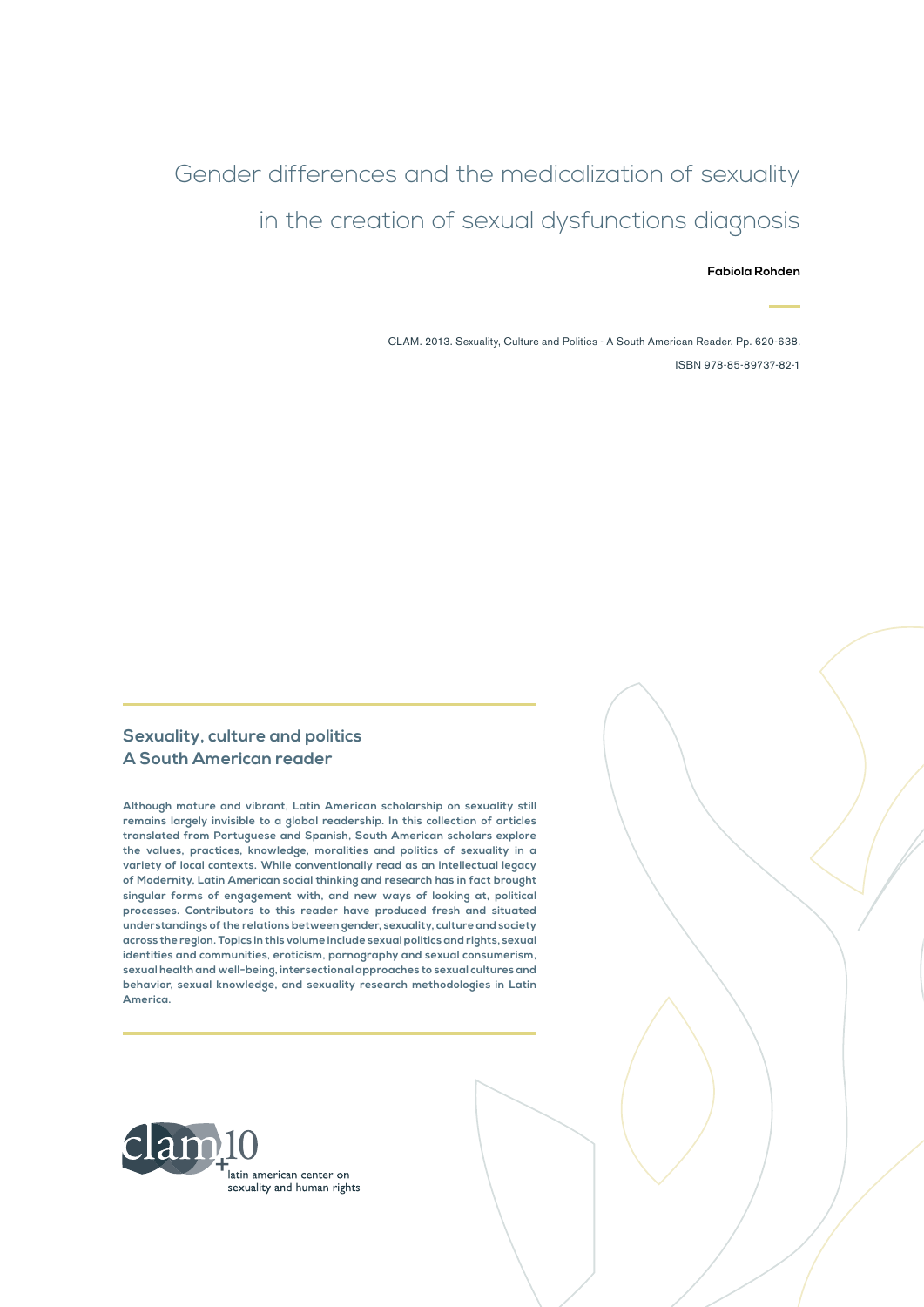# Gender differences and the medicalization of sexuality in the creation of sexual dysfunctions diagnosis\*

**Fabíola Rohden\*\***

#### **I**

In the last few years, the avalanche of news regarding sexual dysfunctions and, above all, its broad definition and the range of treatments available has become really apparent. Since the launching of Viagra, in 1998, we have seen the consolidation of new era in the process of medicalization of sexuality guided for the most part by the pharmaceutical industry. Numerous people make use of the innovative technologies related to sexual performance. They are hit by the constant normative discourse regarding sex expressed, for example, in the notion of "sexual health," which was already been officially denied by the World Health Organization (Giami, 2002).

However, it is also worth noting that there is a relative scarcity in terms of the undertaking of scientific work addressing this phenomenon in large proportion worldwide, especially considering the field of collective health. Perhaps, this reflects certain reluctance in the field about considering sexuality as a legitimate domain for investigation, especially when it refers, in a stereotypical manner, to the so-called "normal" sexuality, defined within the parameters of a heterosexual couple. The sex promoted by Viagra is the type focused on the idea of satisfaction and strategically separated from the historical constraints related to the sexual practice, such as in the case of unwanted pregnancy and of sexually transmitted diseases (Rohden & Torres, 2006). Therefore, we depart from the plane of the studies about reproduction and birth control as well as of sexually transmitted diseases (STDs) and HIV/AIDS which have produced a robust structure for the analysis of the interface between sexuality and health.

The goal of this article is a critical analysis of the most important and current international contributions that has marked the recent phase of medicalization as a research subject. This medicalization is understood here as a very broad and complex phenomenon that encompasses definitions of medical terms defining deviant behavior as well as scientific discoveries that legitimize them, and proposed treatments and the dense net of social interests, both political and economic that are at play (Conrad,1992; Rosemberg, 2002). It also includes more specific questions regarding the process of

<sup>\*</sup> Originally published in English as: Rohden, F. 2009. "Gender differences and the medicalization of sexuality in the creation of sexual dysfunctions diagnosis". In: Revista Estudos Feministas, Florianópolis, v.17, n.1, p. 89-109, Jan./Apr. 2009. Translated by Regina Célia Camargo.

<sup>\*\*</sup> PhD, Associate Professor, Department of Anthropology; Chair of the Anthropology of the Body and Health Research Center (NUPACS), Federal University of Rio Grande do Sul.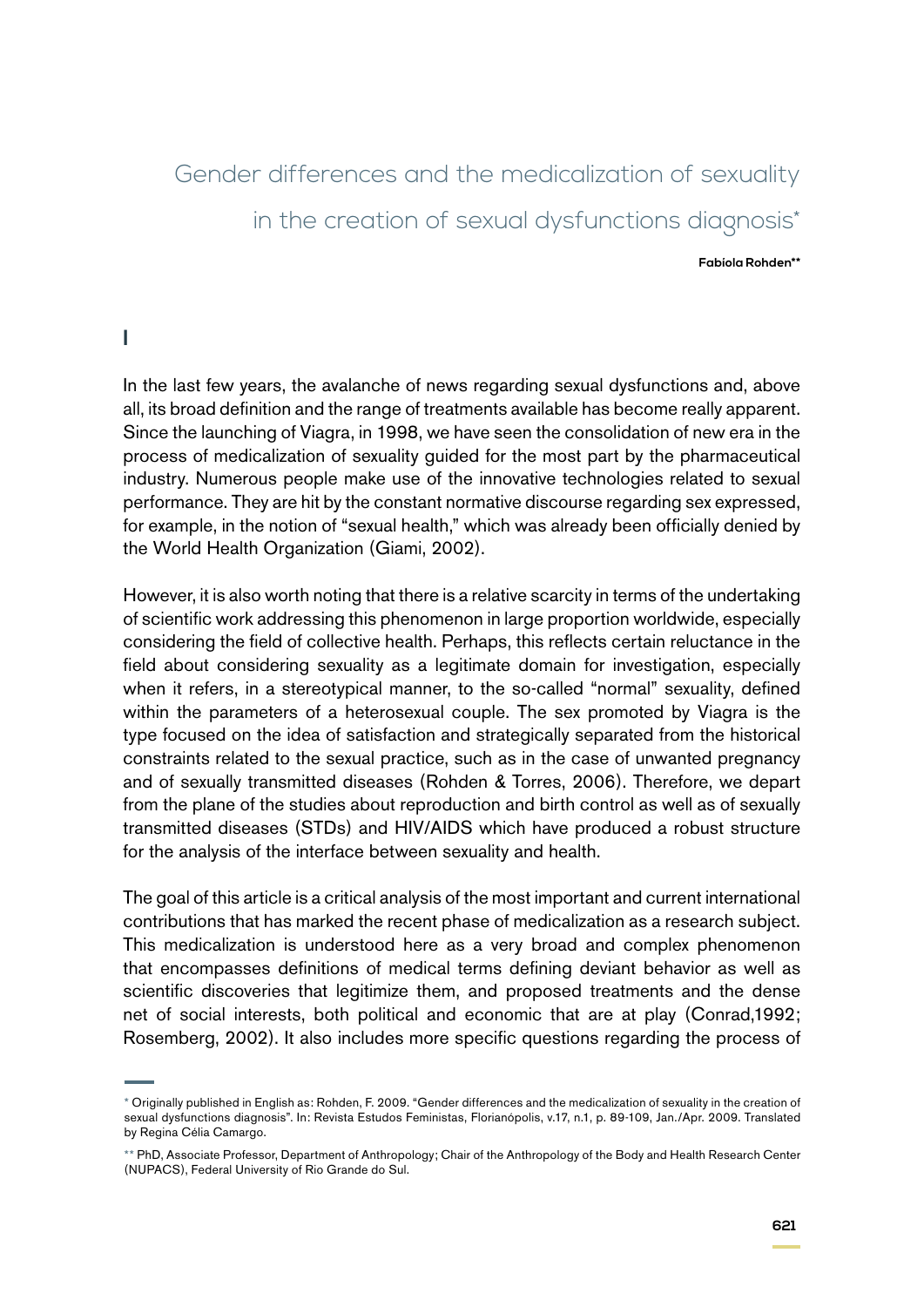de-medicalization involving the loss of power that were once the strict realm of doctors to the pharmaceutical industry or the broadening of a collection of professionals destined to treat sexuality (Giami, 2004; Tiefer, 2004; 2006a). In a general manner, the works available belong to the category of science social studies. The majority is focused on the production of the category and the diagnostic of "sexual dysfunction," whether in the male case, vastly studied via the "erectile dysfunction," or in the female case, many times through the idea of supposedly complex nature of women's sexuality.

The perspective utilized here also owes to the social studies of science and, especially the contributions of anthropology and the history of medicine. However, a more accurate reflexion of the case in question is built upon the incorporation of the matrix of gender studies and science, which has produced a critical view of the scientific production in the last two centuries, revealing how gender conditioning has permeated the production of knowledge and the social context (Fausto-Sterling, 2000; Jordanova, 1989; Schiebinger, 2001; Russet, 1995; Moscucci, 1996; Harding, 1986; Bleier, 1997; Hubbards, 1990).

In this sense, a phenomenon as complex as the recent medicalization of sexuality around the idea of sexual dysfunction can only be investigated in the light of the interaction of the multiple actors in the scene, such as researchers, clinicians, the pharmaceutical industry, the media and consumers and the intense interplay of interests and outlook of the world involved in the discourse that is being produced. Elements such as scientific legitimacy, economic and political motivations, professional disputes and gender relations comprise a game of tensions, which also produces unexpected results (Oudshoorn, 1994; Wjingaard, 1997; Fishman, 2004).

Next, I will introduce a panorama of the field of sexology in the XX century which provides context for the most recent picture of the medicalization of sexuality followed by a discussion about the creation of the categories "male sexual dysfunction" and "female sexual dysfunction."

### **II**

The history of intervention around sex and even the creation of sexuality as a category and autonomous domain have been well mapped. In addition to the classical and seminal work by Michel Foucault (1988), we add the contributions of Jeffrey Weeks (1985), Thomas Laqueur (1992), Vern Bullough (1994), Anthony Giddens (1993), Carol Groneman (2001) and Michel Bozon (2002), to name a few. These bodies of work share a common arena where sexuality is perceived as socially constructed phenomenon toward which a series of competing discourses converge. Although, it is common to cite the origin of the promotion of sexuality in the medical interest in the so-called sexual perversions during the second half of the XX century (Weeks, 1985),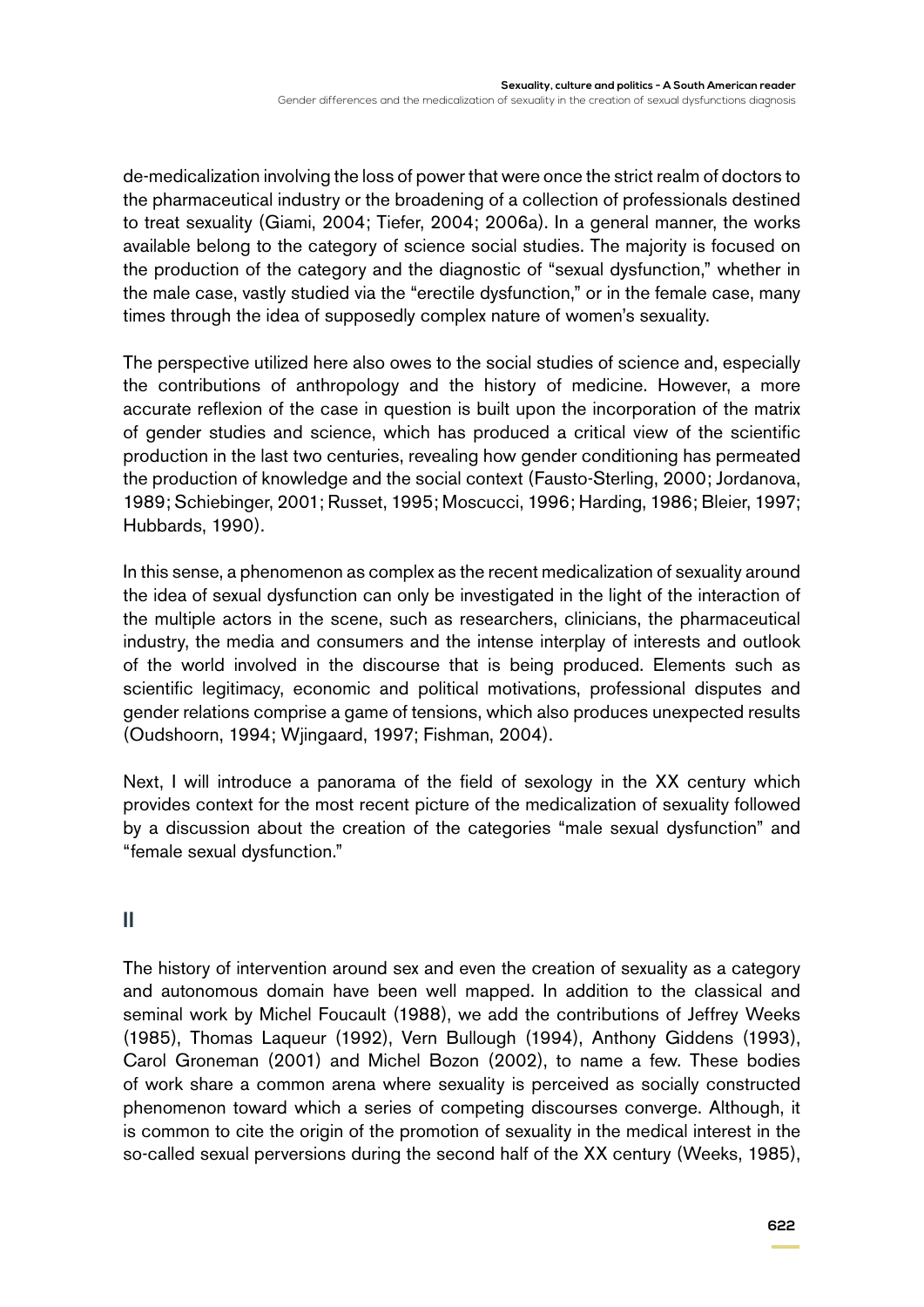lesser attention has been given to the trajectory of the studies around sex, or to what came to constitute the field of sexology, in the XX century.

The basic reference, in this case, is the classic work of André Béjin (1987a, 1987b.)10 and his hypothesis that sexology has two beginnings. The first sexology would be the one produced in the second half of the XIX century, a period during which reference works such as *Psychoatiha Sexualis*, edited by Heinrich Kann in 1844 and another volume with the same title published by Krafft-Ebing in 1886. This "protosexology" was focused on nosography, in contrast with the therapeutic approach, which would concentrate on venereal diseases, the psychopathology of sexuality and on Eugenics. The second branch of sexology came to be in the 1920's, marked by the work of Wilhelm Reich who started publishing about the function of orgasm in that period. Finally, the edition of the first study by Alfred Kinsey, in 1948, helped to cement orgasms a central issue in the new sexology (Béjin, 1987a).

According to Béjin (1987a), proto-sexology concentrated itself in the difficulties relating to the working of the reproductive sexuality, such as sexually transmitted diseases, "sexual aberrations" and contraceptive techniques. It was not concerned in separating itself from other branches of medicine, such as psychiatry, legal medicine or urology. Now the current sexology seeks to constantly mar its autonomy in face of other disciplines, especially through the affirmation of a particular object, orgasm, for instance, and its essential norm, the "ideal orgasm." In addition, proto-sexology main focus was abnormalities and not on the so-called "normal" sexuality, heterosexual and reproductive. The science that studies orgasm, on the other hand, first established the norm of what is considered ideal orgasm minus the abnormalities, which it would be willing to treat. It is noteworthy that the modern sexologists do not translate these abnormalities in terms of "aberrations." Instead, they substitute the separation between normality and abnormality within a spectrum of dysfunctionality. As Béjin remarks, "if we face the demanding norm of celestial orgasms, we will find out that we are all "sexually dysfunctional" (1987a:228).

The author (Béjin, 1987a) also points out that the creation of an increasing "clientele" for contemporary sexologists who have come a long way from their pioneers that only treated the "perverted" and the carriers of venereal diseases. This movement has propelled the creation of institutions of specialized teaching and the establishment of clinics for specific treatments. Furthermore, while the proto-sexology had developed its etiology summarily, allowing room for only one control *a posteriori* and repressive, articulating with prisons and asylums, the new sexology refines its etiology and develops means of control *a priori* e *a posteriori*, translated in the orgasm therapies and prophylaxis of sexual dysfunctions. A pedagogical function then entered the scene.

In a way, this panorama designed by Béjin described in depth in the book *Disorders of Desire* by Janice Irvine (2005). The author shows how the field of sexology was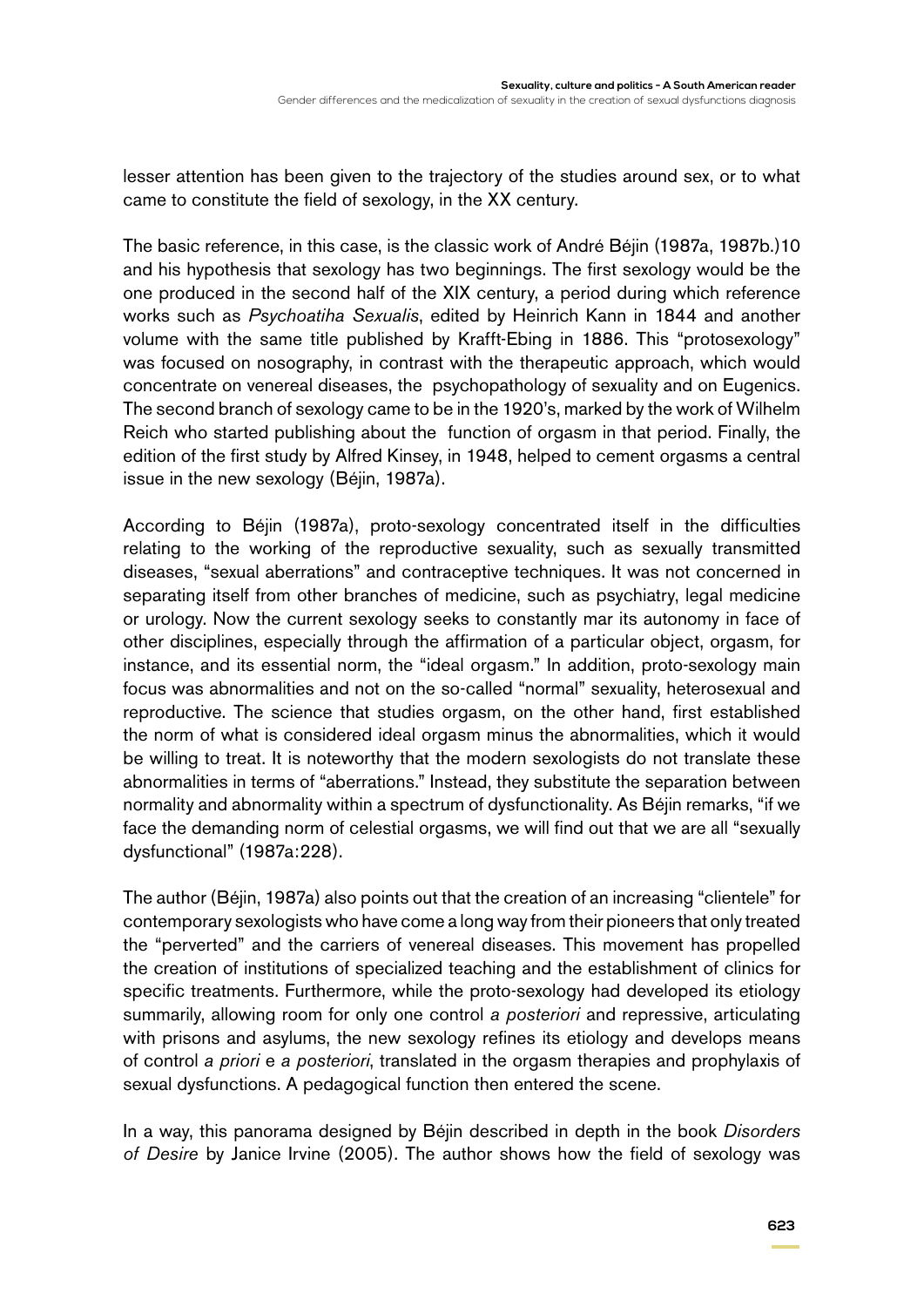constituted in the United States of America between the decades 1940 and 1980, emphasizing the multidisciplinary aspects, pursuit and controversy. Focusing mainly on the work of Kinsey, it reveals the impasses of the process of professionalization, cultural legitimization and the creation of a market around sex. The political tensions and the variation of historical and cultural contexts strongly influenced the development of research, interventions and the acceptance of new references about sexuality. Besides that, it directed the debates around the distinction between "scientific sexology," the main focus of this work based on the parameters of the scientific methodology and on the practices of the medical authorities, and "humanist sexology," more rooted in the psychological wisdom and centered in the acknowledgment of sexuality as the focus of personal realization, self-knowledge and individual satisfaction, which had a big impact starting in the 1970s.

According to Irvine (2005:5-6), sexology underwent a process of rapid institutionalization in the XX century. In 1907, the German doctor Iwan Bloch was already proclaiming a formal definition of sexology as the study of sexual life of the individual from the standpoint of medicine and the social sciences. In 1919, Magnus Hirschfeld founded the first institute of sexology that was heard of in Berlin, reaffirming the centrality of Germany in this field of study during that period. In fact, in the beginning of the century one could count on the great works of Richard von Kraff-Ebing, Havelock Ellis and Sigmund Freud, all of them contributed to establishing the foundation of thought about sexuality in the modern world and were fundamental in conferring scientific legitimacy to this field. There was a significant diversity of theories and methods and a tension between the natural and social sciences translated in the polemic question of whether sexuality was inherent or acquired, although there was already an emphasis on biology. It is important to add that in the first decades of the XX century, sex becomes an increasing point of interest, not only on the part of doctors, but also jurists, legislators, Eugenicists, feminists and social reformers.

Having in mind this background, it makes it easier to understand the great impact of Kinsey's work, which signaled a new chapter in sexual research. It was precisely a scientist, a biologist that brought a new foundation to the scientific study of sex, regarded as a natural phenomenon. For Kinsey, the most recurring theme in terms of sexual practice would be what is considered natural; therefore, it should be studied by science and promoted or permitted by society. The great problem is that by focusing only on the physiological aspects of sex and overlooking social influences, Kinsey could not realize how much of his research findings were the result of social conditioning, for example, that women had a lower interest in sex or were less "capable" of having sex. His findings and his interpretations reproduced the marital and heterosexual "normality" of white middle-class America. His researches were financed between 1947 and 1954 by the Committee for Research in Problems of Sex, founded in 1921 with the financial backing from the Rockefeller Foundation aimed above mostly to biomedical research, and especially, to studies on hormones and sexuality. In 1948, *Sexual Behavior in*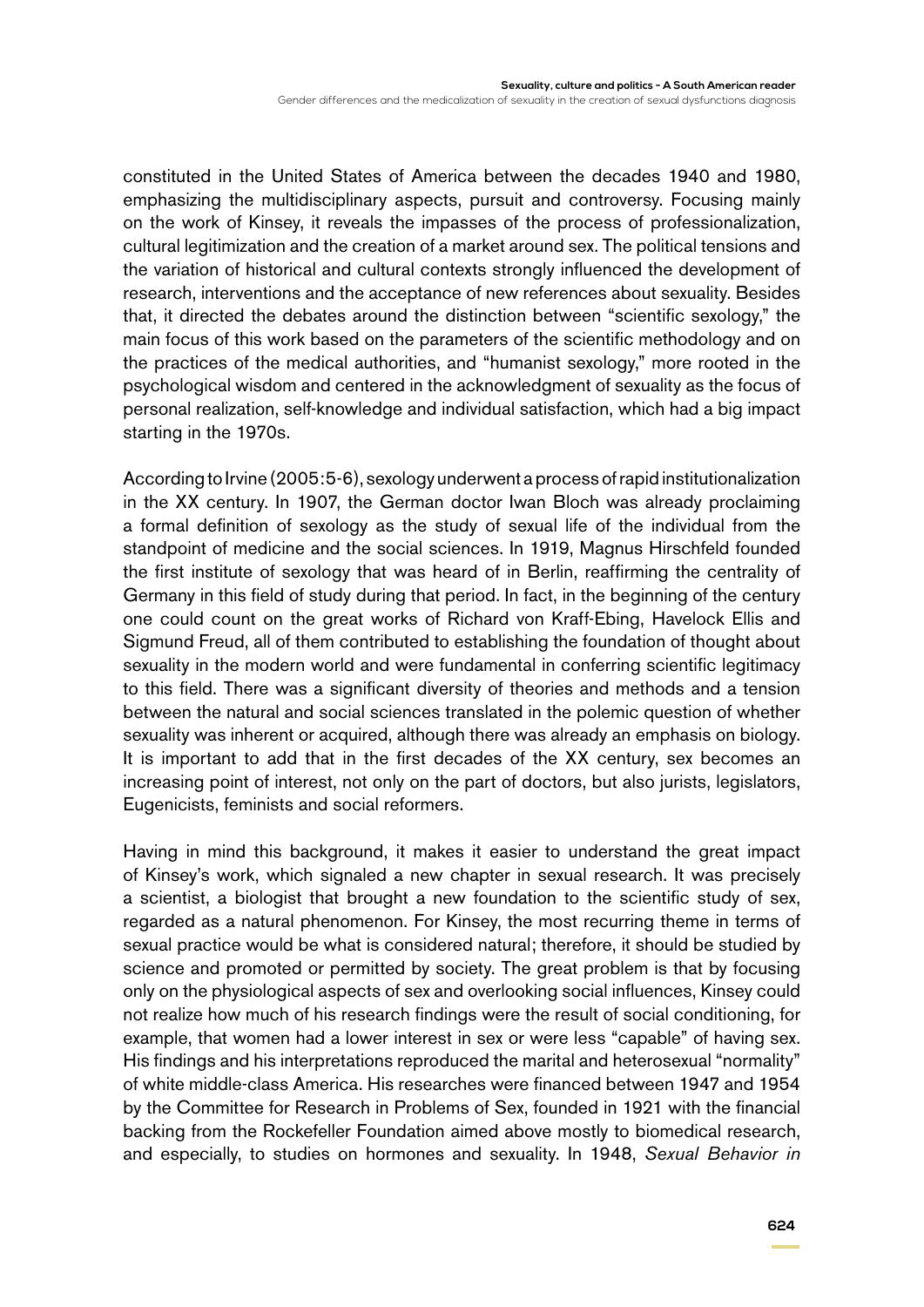*Human Male* is published, compiling information collected from 5,300 interviews with men and he becomes a scientific authority on sexuality of the north America men and turning sex into a legitimate subject of investigation and treatment. *The Sexual Behavior in Human Female*, published in 1953, and containing information from 5,940 interviews with women, is not received the same way. It seems that the general public and the institutions were not ready for Kinsey's presentation on the sexual behavior of American women, who were more liberal then they were assumed to be. This is the explanation used to justify the loss of financing for his researches in the following year and also for his public condemnation by the American Medical Association (Cf. Irvine, 2005, Chapter 1).

It is interesting that Kinsey, based on the results of his researches, was able to demonstrate the fluidity of sexual behavior, attesting for example, to the possibility of homosexual practices by any individual. But, as far as women go, although Kinsey made an effort to reveal their "concrete" behavior (highlighting, for example, the importance of the clitoris and the masturbation and questioning the vaginal orgasm) in contrast with the current suppositions and their similarities with men, the idea that women are less inclined to sex prevailed. By emphasizing that the biological aspects of sexuality connected to our mammalian origins, Kinsey affirmed that the sexual capacity of the individual depended on the morphologic structure and on the metabolic capacity, on the organs used for touching the surface of the body, the hormones and the nerves. He believed that women were less capable. In fact, his conclusion that women were less capable of enjoying sex resulted from his research findings in which women declared they had sex less often and experienced fewer orgasms. Kinsey rejected sociocultural explanations for the differences between men and women. For him, the fact the women were "less inclined" to sex had less to do the moral and social conventions and more with a loss of interest in anything erotic related to some internal mechanism that functioned differently in men and women. He dedicated himself to searching for the roots of this difference in nerves and in hormones, but didn't find anything conclusive. What grabs the attention is his refusal to consider cultural determination that, at least since the XX century, prescribed a model of womanhood based on restricting sex to procreation. Moreover, he also promoted an idea that would become common in later studies stating that women had a more complex sexuality, with sexual practices that lead to orgasm less frequently (the great measure of sexual satisfaction to be pursued at any cost) and therefore, more difficult to be researched (Idem).

Another important chapter in the history of sexology was the publication of *Human Sexual Response*, in 1966, by William Masters and Virginia Johnson, work that consolidated the alignment of sexology with medicine. Masters was an established gynecologist who became respected for moving from research with animals to human sexuality and, strategically, enlisting the help of a woman, the psychologist Johnson. It is evident that the book relied on medical authority and in its strategies to promote it, as well as in the emphasis on scientific research. Aside from that, this work offers a database on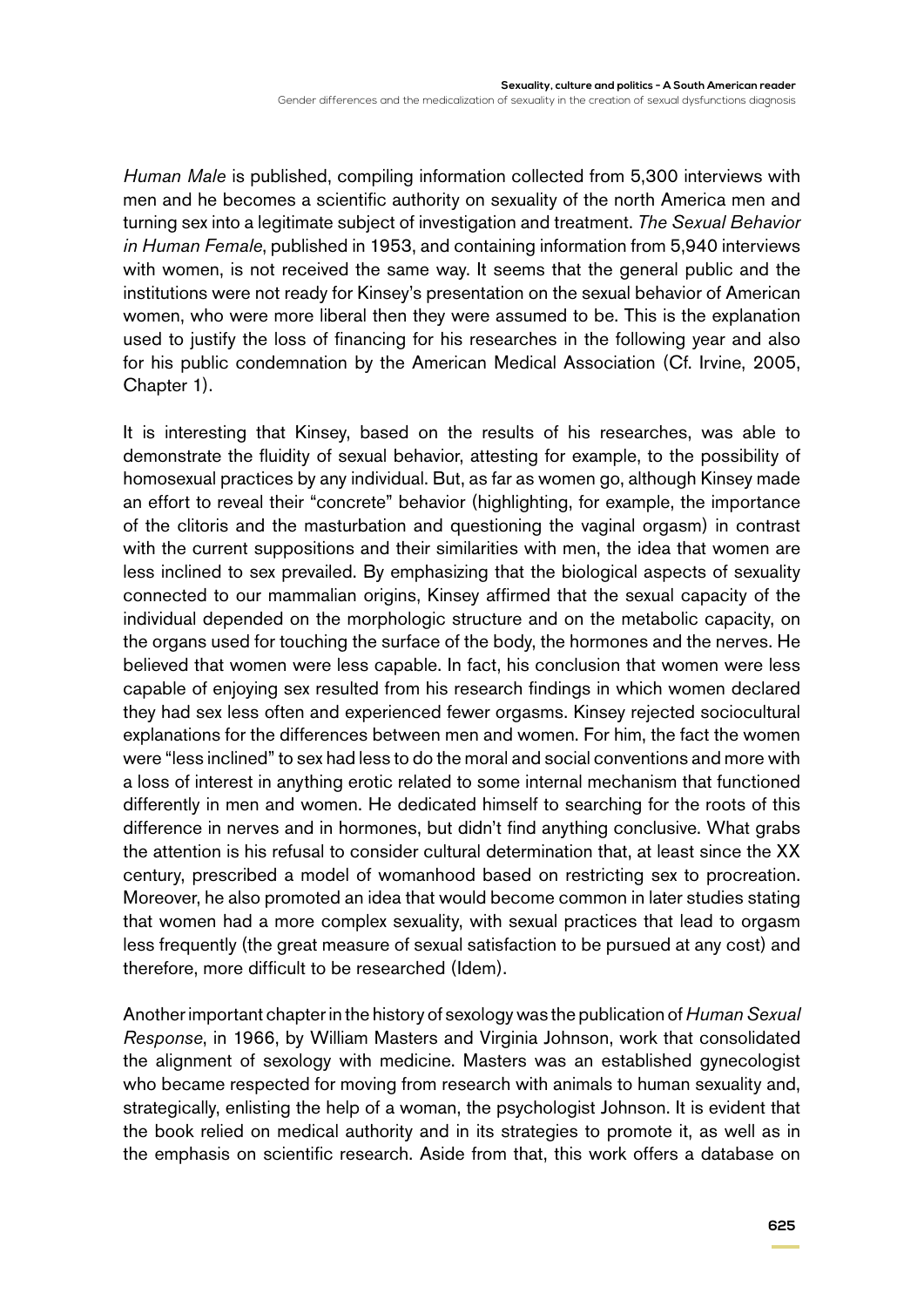694 individuals researched through observations in laboratory, among prostitutes and "respectable" voluntaries, and it was central in establishing a new legitimate sexual therapy. According to Irvine (Cf. Irvine, 2005, Chapter 2), the great novelty was the idea that the promotion of the idea that the doctor would extend his power of treatment and healing to the domain of sexuality, even going against alternative approaches prescribed in traditional marriage manuals, for example. In the social context marked by the big transformations of 1960s, a newly proposed sexual therapy was very well received. In 1970, they published *Human Sexual Inadequacy*, based on their analysis of 510 white, well educated and upper-middle-class, a demographic that was also more likely to accept the services of sexual therapy. Again, the emphasis is on the physiological aspects of sexuality and on the universality of the human body. Their most notable contribution was the elaboration of a model of the cycle of sexual response that would become a parameter for the modern research and sexual therapy, serving even as a basis for the classification of sexual deviations in the *Diagnostic and Statistic Manual of Mental Disorders* III and IV (DSM-III and DSM IV) (Russo, 2004; Russo & Venâncio, 2006). This cycle was composed by the following phases: desire, arousal, orgasm and resolution. If for Kinsey the natural aspect of sex was what people said they were doing, for Masters and Johnson it was represented by the physiological responses observed in laboratory and that constitute a new standard of sex to be aspired to through sexual therapy. Their findings and the promotion that they had in the field were fundamental to the establishment of a new clinic market in the treatment of sexuality (Cf. Irvine, 2005, Chapter 2).

Using the panorama designed by Irvine (Cf. Irvine, 2005, Chapter 7), during the 1970s, what comes to the fore ground in not the production of a new great study, but the consolidation of two new categories related to the general notion of sexual dysfunction, but rather the concept of "sexual addiction," and especially the "hypoactive sexual desire," which had a longer repercussion. While the first afflicted primarily men, the second afflicted mainly women. If until the end of the decade the most common demand for sexual therapy came from "easy cases" related to "ignorance" or lack of information on the part of the patients in terms of sexual exercise and healed through Masters and Johnson's behaviorist methods, later new difficulties surfaced. The new complaints had to do with sexual boredom, low libido, aversion and sexual phobia. It is in this context that the notion of inhibited sexual desire or hypoactive, as Harold Leif defined in 1977, corresponds to a chronic failure to initiate or respond to sexual stimuli (Irvine, 2005:165). In the 1980s, sexual therapists affirmed that this was the main problem reported by the patients, constituting half of the diagnosis and also the most difficult one to treat (Idem). In 1980, the American Psychiatric Association acknowledged the hypoactive desire as clinical entity and it included it in the DSM-III. Besides disputes in the field, a vision centering sexual desire as a biological impulse remains strong and it gains new interest with the investigations focused on the brain and in the hormones (Cf. Irvine, 2005, Chapter 7).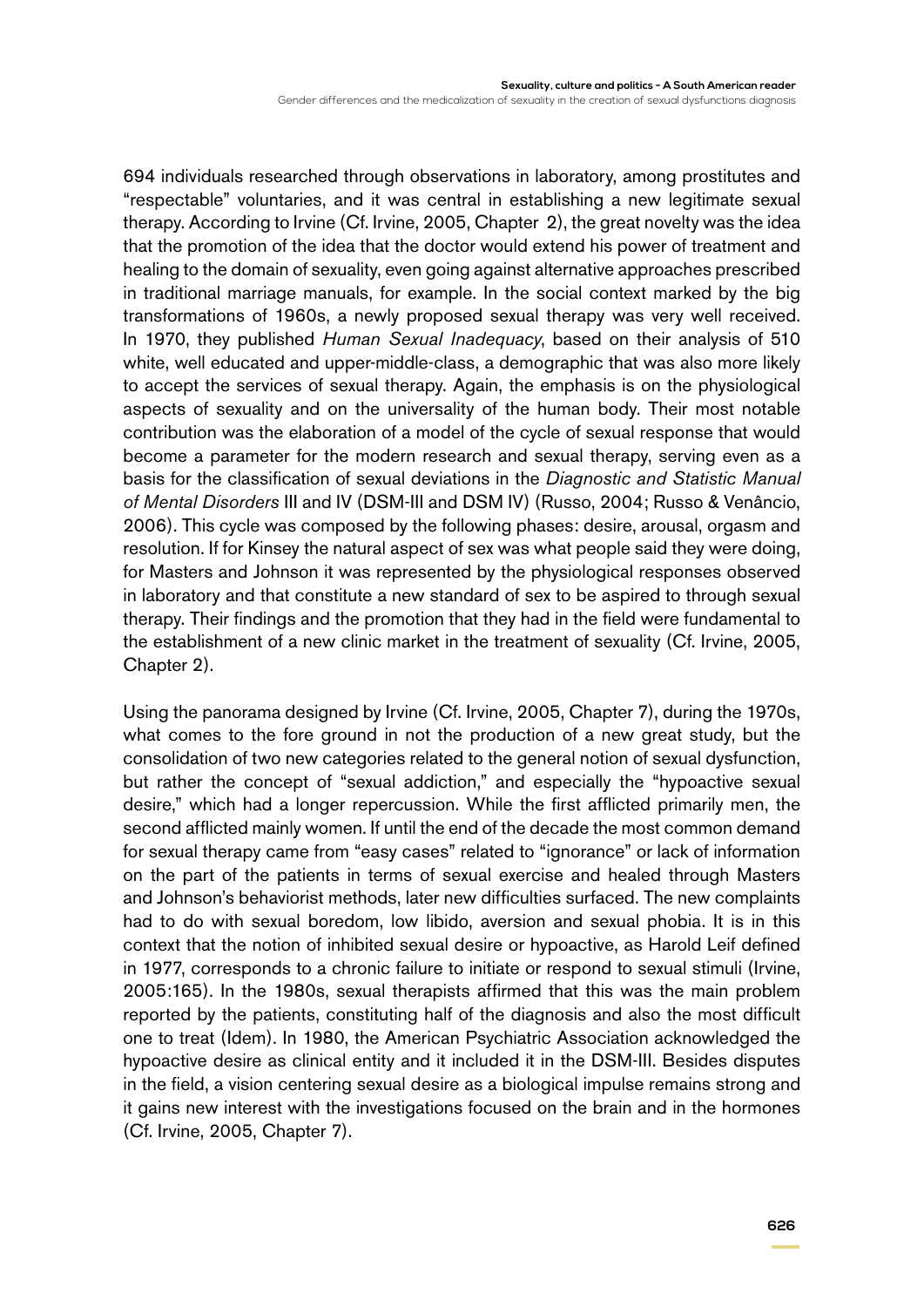Gender differences and the medicalization of sexuality in the creation of sexual dysfunctions diagnosis

Jane Russo (2004) contextualizes this phenomenon within a more general process of the medicalization of sexuality in the nosography of contemporary psychiatry. The DSM-III marked the passage between two different approaches: one that sees mental disorders as psycho-social and another that sees it as strictly biological. Psychiatry and Neuroscience have played a major role in the trajectory of re-biologization of humans and guided a new version of the manual that, among other things, abandoned the old hierarchy between organic and non-organic disorders in favor of a more general perspective in which all mental disorders have a biological base. In regards to sexuality, the author says that there has been an increase not only in the number of disorders and deviances, but also the creation of new entities. In the DSM-I (edited in 1952) there was a category for Sexual Deviance, within the Sociopathic Personality Disorder, in the group of Personality Disorders. In the DSM II (edited in 1968), the Sexual Deviances are still in the Personality Disorder and other Non-Psychotic Mental Disorders group, but there were already nine categories listed (Homosexuality, Fetishism, Pedophilia, Transvestism, Exhibitionism, Voyeurism, Sadism, Masochism, and other sexual deviances). While in the DSM-II (1980), Sexual Deviances were removed from the Personality Disorders and were incorporated in a group called Psychosexual Disorders with 22 items subdivided into four categories: Gender Identity Disorder, Paraphilia, Psychosexual Dysfunctions, and other Psychosexual Disorders. Psychosexual Disorders include the following: Inhibited Sexual Desire, Inhibited Sexual Arousal, Inhibited Female Orgasm, Inhibit Male Orgasm, Premature Ejaculation, Functional Dyspareunia, Functional Vaginismus, Atypical Psychosexual Disorder. In the DSM-IV (published in 1994), Sexual and Gender Identity Disorder are grouped together with the Sexual Dysfunctions, Paraphylias and Gender Identity Disorder. The Disorders, in turn, are subdivided in Sexual Desire Disorders (Hipoactive Sexual Desire Disorder, Sexual Aversion Disorder, Female Sexual Arousal Disorder, Male Erectile Disorder), Orgasmic Disorders (Female Orgasmic Disorder, Male Orgasmic Disorder, Premature Ejaculation), Sexual Pain Disorder, (Dyspareunia, Vaginismus) and Sexual Disorder due to General Medical Condition. The author argues that one can notice the automatization process of sexuality as a subject, at the same time that there is an expansion of the concept of dysfunction reaching the so-called normal sexuality. A typical example of this trend would be the use of, in the DSM-IV, disturbances associated with the cycle of sexual response (based on the definition by Masters and Johnson) and with pain in intercourse, with each phase having its own correspondent disorders (Russo, 2004:106-107).

This new chart of official classification of sexual disorders is part of a broader and more general context. It was also used as a foundation for a more an "accurate" definition of the possible sexual problems afflicting the common individual. In addition, it legitimized the promotion and commercialization of a new and broad range of treatments, starting with the so-called erectile dysfunction.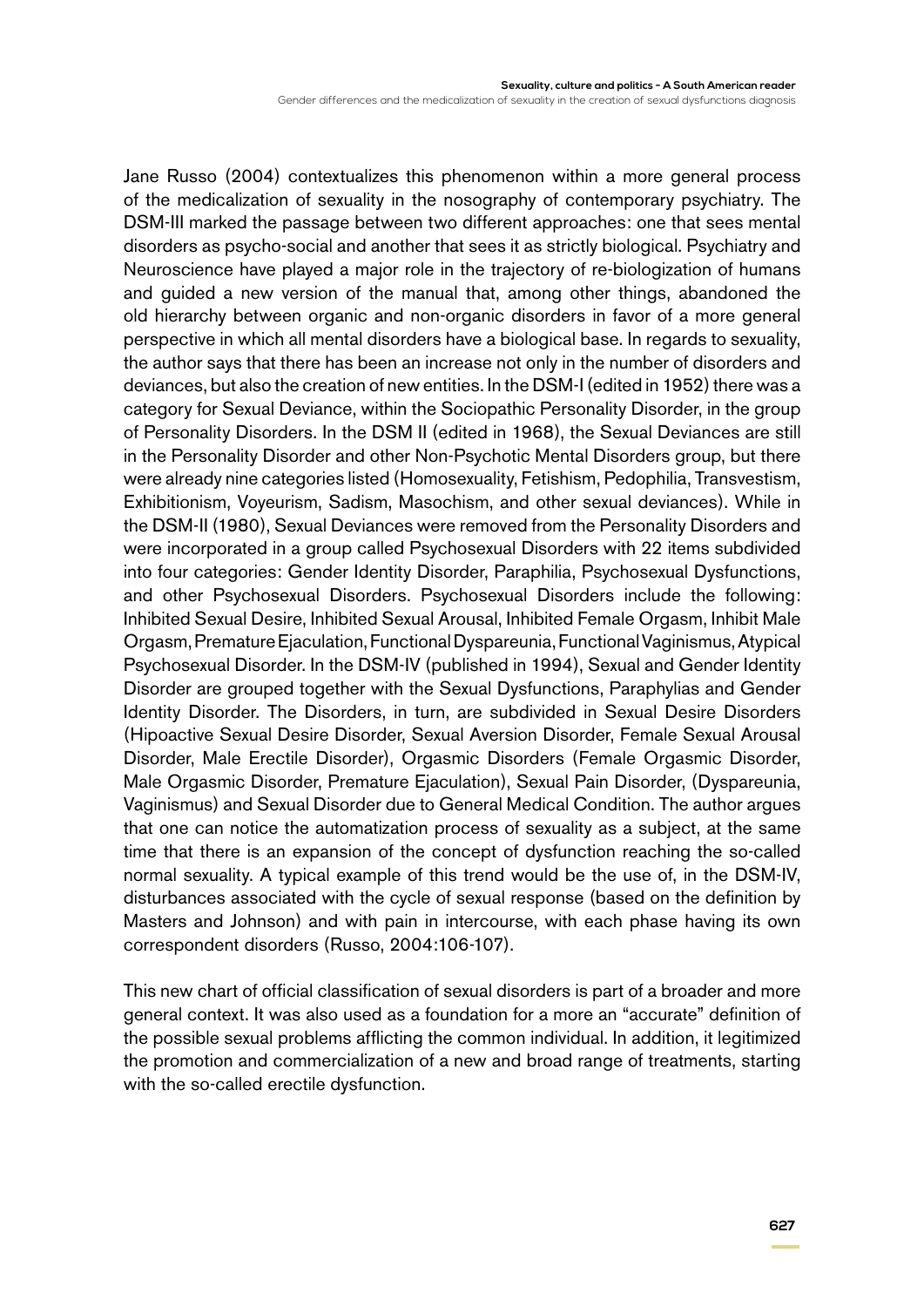#### **III**

Barbara Marshall and Stephen Katz (2008) argued that in the XX century, the process of medicalization was focused on men and circumscribed male sexuality to erectile dysfunction. Through a general problematization that links sexuality and age as fundamental dimensions to the modern subject, it is worth noting the importance of cultures and life styles prevalent in the end of last century, such as the emphasis on health, on activities and on staying young to a process which will produce a vast field of studies and interventions around the penetrative capacity of the male organ. To begin with, erectile dysfunction is defined exactly in function of the (in)capacity to penetrate a vagina, thus marking the heterosexual inclination of those definitions. The great novelty of the XX century, according to the authors, was the shift that happened going from the admission of the decline of sexual life in the course of time, when there was even a certain pejorative suspicion regarding sex in the old age, to a period when one is expected to perform well sexually until the end of life. Moreover, sexual activity is portrayed as a necessary condition for a healthy life and the erectile capacity defines male virility during the whole life span of men (Marshall & Katz, 2002; Marshall, 2006).

The ascension of erectile dysfunction comes from ancient concerns with impotence, which was mostly approached as a problem of psychological origins, including in the works of Masters and Johnson. Until the 1980's, it was a common belief that the fear of impotence was what caused impotence and that the treatment should include therapy and counseling, even in conjunction with hormonal treatments, prosthesis and vitamin supplements. During this period, urological research in the field started to deliver innovative results, such as the "live" demonstration by Doctor Giles Brindley at a congress, in 1983, through the injection of phenoxybenzamine in his own penis leading to an erection—this fact was widely reported in the literature. New discoveries, such as the intracavernous injection of papaverine contributed to the transformation of the erection into an eminent physiological event in detriment to its psychological aspects. Therefore, impotence became a disorder with organic causes and that is how it should be treated as such. An important development was the *Consensus Development Conference on Impotence* that took place in 1992, organized by the American National Institute of Health. Among its recommendations contained in its final document was the substitution of the term "impotence" for "erectile dysfunction," in order to characterize the incapacity of obtaining and/or maintaining an erection enough for a satisfactory sexual performance. In addition, it also promoted the idea that it is an organic disease that is treatable and it is also a matter of public health. It was instrumental to have the epidemiological data in order to address it as a public health issue. The most cited study was the *Massachusetts Male Ageing Survey* (MMAS) (Feldman et al, 1994) that interviewed 1,700 men between the ages of 40 and 70 years of age in the area of Boston between 1987 and 1989. The study found that 525 of the men had some degree of erectile dysfunction, defined as the inability to obtain and maintain an erection strong enough to perform sexual intercourse. Despite being criticized (Lexchin, 2006),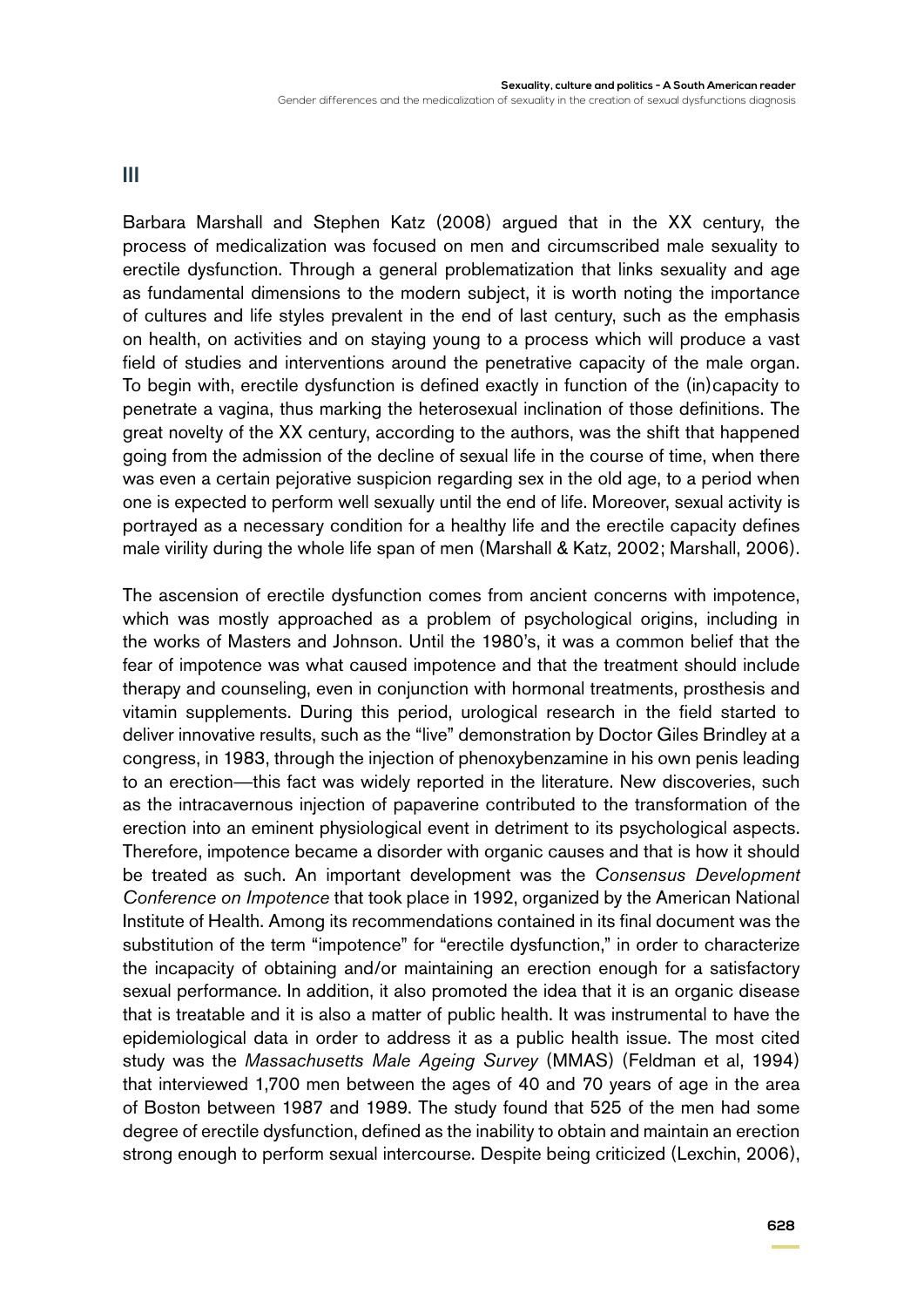the study, which widened the concept of the disease through the idea of stages insofar as it being a progressive disorder, prevailed. It was cited and served to create the notion of the risks and the responsibilities that should be carried by the individuals thus promoting the idea of constant vigilance and the consumption of products to guarantee erectile health, the symbol of masculinity and physical and emotional health (Marshall and Katz, 2002:54-59; Giami, 2004; Tiefer, 2006a).

It is exactly in this context that we watch the launching of Viagra (sildenafil citrate) produced by Pfizer and aimed at facilitating and maintaining an erection, which illustrates the development of a molecular science of sexuality (Marshall & Katz, 2002:60). Viagra has been a success in commercial terms, a blockbuster, and a drug that rakes in at least one billion dollars yearly (Tiefer, 2006a:279). It is important to mention that it is precisely the construction of Viagra as a medication to treat a disease and not to be used as an aphrodisiac, as observed by Alain Giami (2004). Viagra was approved for consumption by the Food and Drug Administration (FDA) in the United States in 1998. Shortly after that, the first studies financed by Pfizer were published, confirming the efficacy of the medication and how well it was tolerated. The foundation of these studies was the *International Index of Erectile Function* (IIEF) elaborated in 1997 with 15 questions destined to examine the erectile function and do away with the difficulties in establishing a diagnostic of dysfunction and evaluate the result of the trials with new medicines (Idem).

An important facet of this process is the degree of institutionalization that the field was acquiring with the evident predominance of urologists. In 1982, the International Society for Impotence Research (ISIR) is created, aimed at the scientific study of erection and its functional mechanisms, with its official publication called the *International Journal of Impotence Research* starting in 1989. In 2000, the Society changed its name to International Society for Sexual and Impotence Research (ISSIR), leaving an obvious opening to the inclusion of other aspects of male sexuality and also female sexuality. According to Giami (2004:14), this was a strategy to broaden the limits of intervention with sexual activity on a global scale, departing from the confines of erectile dysfunction. In 1999, the International Consultation about Erectile Dysfunction was organized in Paris under the auspice of the World Health Organization and the International Urology Society. The conference was sponsored by the pharmaceutical industry and it marked the process of internationalization of the medicalization of impotence and the alliance between the urologists and the pharmaceutical industry. Similarly, the World Association of Sexology (WAS) conference that happened in Paris in 2001, translates, still according to Giami (2004:16), into the entrance of the pharmaceutical industry and the urologists into the world of sexology, which was traditionally fragmented between doctors and non-doctors and between issues of sexual education and prevention, besides the treatment of sexual disorders. According to Leonore Tiefer (2006a:275), the process of medicalization of sexuality goes beyond the phase of creation of systems of classification and enters the stage of institutionalization and professionalization of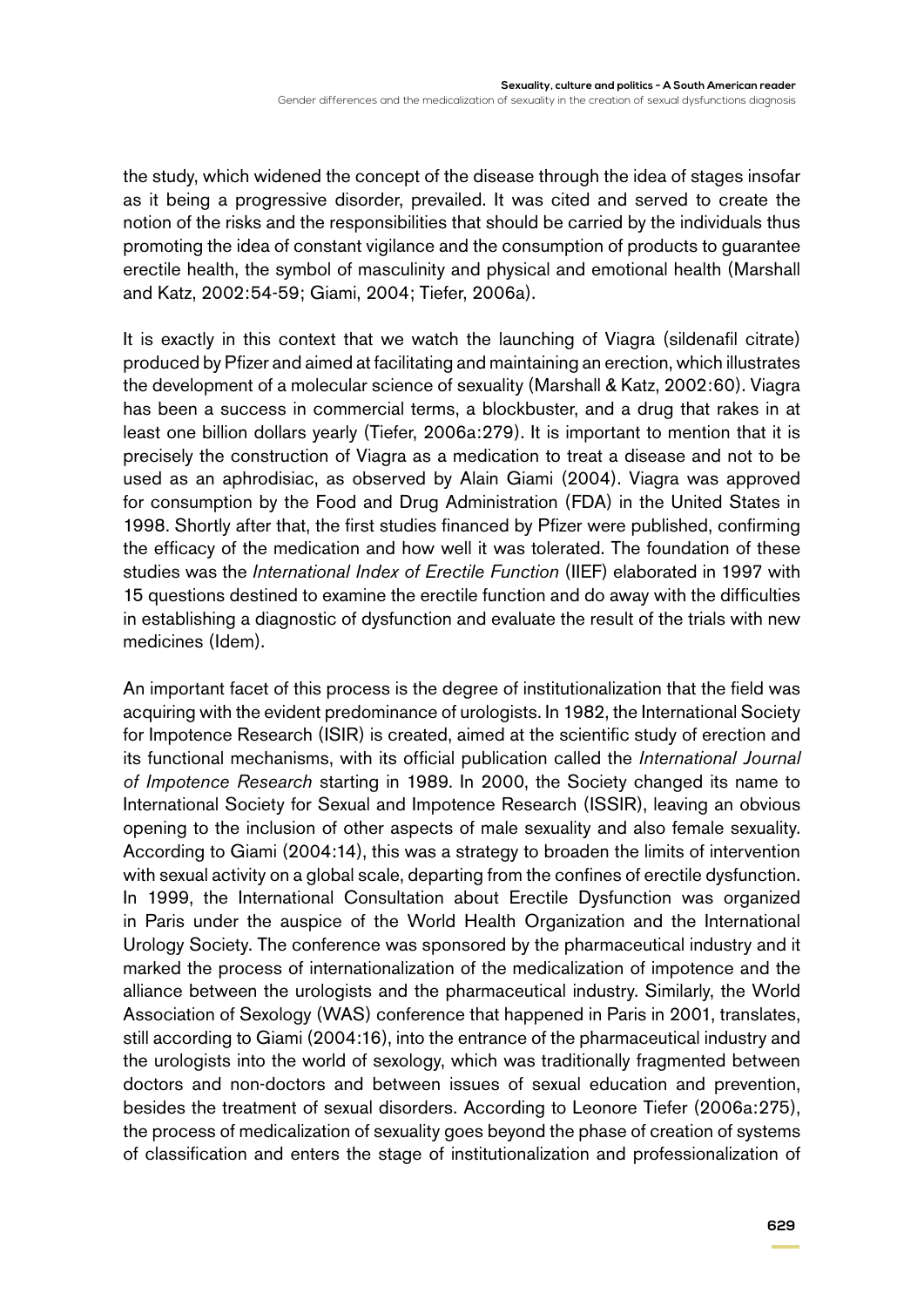"sexual medicine" with the support of organizations, conferences, training centers, scientific journals, clinics and medical departments. This new branch of sexual medicine went side by side with the "sexual pharmacology."

In an article entitled "Bigger and Better: How Pfizer Redefined Erectile Dysfunction," Joel Lexchin (2006) problematizes the strategies adopted by the pharmaceutical industry to promote Viagra. The main argument is that it was necessary, on the one hand, to transform erectile dysfunction into a problem that may afflict any man, at any time in his life, and that there was a medicine already available to solve or to prevent this difficulty. In this sense, Viagra integrated the broader collection of life style drugs or comfort medications, destined to enhance individual performance; a market clearly in expansion. Viagra's success came exactly from that, according to Lexchin (Idem:1). If it had been restricted to the treatment of erectile dysfunction associated with organic causes it would have been a business failure in terms of sales. On the other hand, Pfizer also worked to promote the idea of erectile dysfunction as an acceptable subject in public discourse, which also led to a higher demand for treatment.

Meika Loe (2001) makes another interesting argument. She argues that Viagra is a cultural and material technology that is related with the construction of a new possibility of intervention with the male body, in contrast with the traditional history of medical intervention with women's bodies. This has become possible thanks to the propagation of an idea of masculinity in crisis, illustrated above all by the metaphor of erection. The idea that the erection, symbol of virility and male identity, is effectively unstable, subject to many types of misfortune, seems to gain more and more notoriety. It is precisely to combat this lack of control or unpredictability of the male body that the industry offers a cure like Viagra, capable of fulfilling the expectation of a better performance always (Grace et al, 2006).

Furthermore, there is the history of Viagra advertisement campaigns in several countries, which clearly shows how the medicine has been converted into something destined to improve the sexual performance without any restriction and without being destined to a specific group. It was initially geared to an older public and in the context of a heterosexual union, but it started being offered to younger and younger men and it started to be featured without a presumable partner (Marshall & Katz, 2002:61). What was behind this commercial trajectory was the creation of a feeling of male vulnerability that led to the search for control and enhancement of potency and of sexuality in general (Vares & Braun, 2006).

It is important to mention that the physical and mental instability have been frequently associated more with female bodies, governed by variable hormonal cycles and by different stages linked to the reproductive life, which also justifies the sexual instability of women (Rohden, 2001). The novelty is that now this representation has also reached the male body and it threatens the notion that men are "naturally" potent. It is also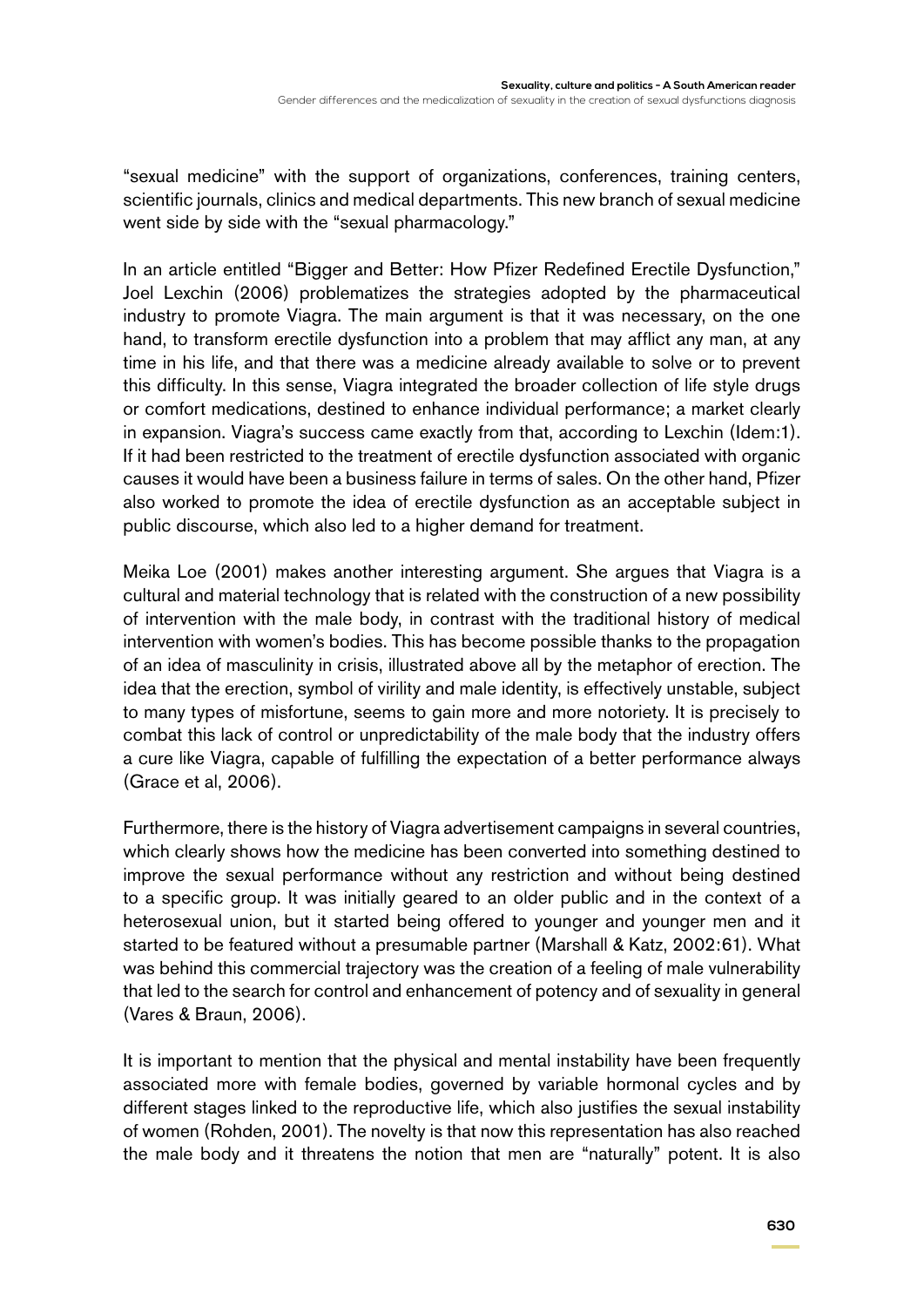worth noting that, while female sexuality has historically focused on and encapsulated by reproduction, male sexuality is viewed obliquely through the penetration in sexual intercourse.

In this sense, Loe (2001:101) suggests that the development of technologies associated to reproduction and, especially, the contraceptive pill, in the middle of the XX century, were precursors of a new pharmacology of sex. The same thread connected the pill, which liberated women's sexuality from its reproductive consequences, and Viagra, which supposedly guarantees male sexual satisfaction. Furthermore, Alain Giami and Brenda Spencer (2004) argue in favor of three models of sexuality that characterize the last decades: liberated sexuality, in the context of the pill; protected sexuality, to the extent of the HIV/AIDS epidemic and condom use; and functional sexuality, in light of the medications for sexual dysfunction.

In this regard, we are already referring to an analysis that takes into consideration the medicalization of the female sexuality in the context of the new era of sexual dysfunctions. Tiefer (2006a), openly demonstrates a "feminist sensibility," when she presents the context for the construction of Viagra as a cultural phenomenon in the field of "Viagra Studies" (Potts & Tiefer, 2006). She points out that, besides the issue of pharmaceutical industry and the creation of the sexual drugs, there are two other central themes which are the search for a "Pink Viagra" and the explosion in the rise of clinics to treat female sexual dysfunction. The author refers to the creation of the female sexual dysfunction as a classic case of a tactic promoting a new disease by the pharmaceutical industry and other agents of the medicalization, such as journalist, health professionals, advertisement agencies, public relations agencies, etc. According to Tiefer (2006b), since at least 1997, North American urologists were already working on the category "female sexual dysfunction," referring to aspects of genital pathophysiology similar to the erectile dysfunction. In this year, the *Sexual Function Assessment in Clinical Trial*  happened, sponsored by the pharmaceutical industry, during which they proclaimed the need for a better definition of the female sexual

dysfunction. In 1998, the year when Viagra was officially launched and the moment when the journalists had already started talking about the "Pink Viagra," Doctor Irwin Goldstein, urology leader in the Boston Group that studied erectile dysfunction, opened the first Sexual Health Clinic for Women. Still, in this year, the first International *Consensus Development Conference on Female Sexual Dysfunction* also happened in Boston. In the following years, new conferences happened and as of the year 2002 they became international and happened yearly. In 2000, the Female Sexual Function Forum is created, renamed for the International Society for the Study of Women's Sexual Health (ISSWSH) in 2001(Tiefer, 2006b; Moynihan, 2003; Hartley, 2006). Another important milestone was the article entitled "Sexual Dysfunction in the United States: Prevalence and Predictors," by Edward Laumann, Anthony Paik and Raymond Rosen, published in the *Journal of the American Medical Association* (JAMA) in 1999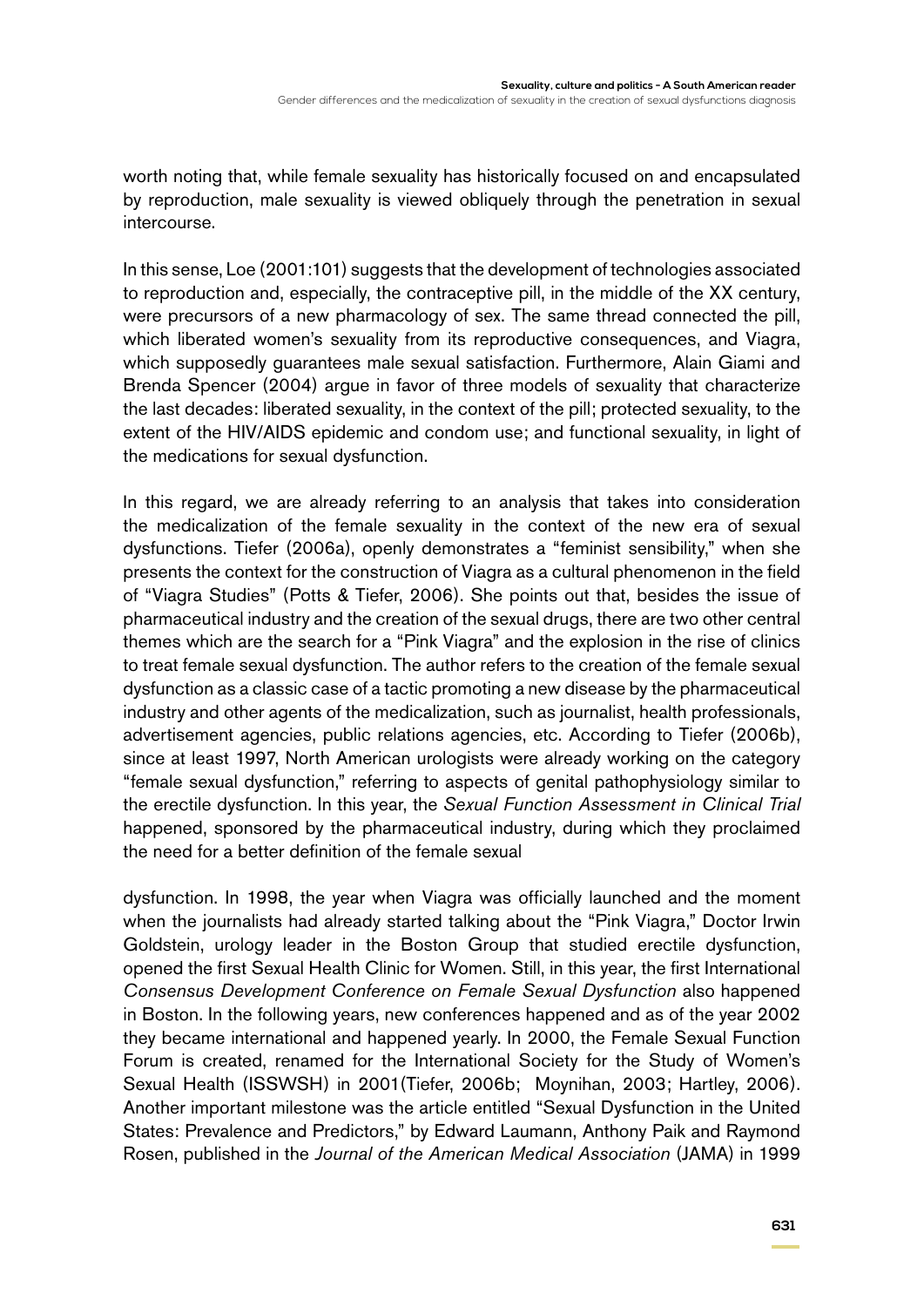(Laumann, Paik & Rosen, 1999), based on a reanalysis of the data from the *survey*  with 1,500 women who responded positively to any of the problems cited, such as loss of desire, anxiety about sexual performance or difficulties with lubrication. In this work, the researchers affirmed that for women between the ages of 18 and 59 the total prevalence of sexual dysfunction was 43%. As it occurred in the case of erectile dysfunction, this number became insistently cited in the literature that promoted the disease (Moynihan, 2003; Hartley, 2006).

What we see through the creation of a diagnostic for female sexual dysfunction is an even more refined process of articulation between several actors culminating in the formation of a new and vast market. This is the argument proposed by Jennifer Fishman (2004) regarding the commoditization of the female sexual dysfunction from the perspective of someone who notices an intricate web of relations mapped out in a field which congregates several points, such as business, science, medicine and governmental regulation. The author reveals, in particular, how the researcher play a key role as mediators between the producers, meaning, the pharmaceutical industries, and its consumers, in other words, the clinicians and their patients who consume these new drugs. The symbolic capitalism of these scientists, the majority of whom are doctors and psychologists holding jobs at medical schools, is an important currency in the course of promoting a new market, not only to test the scientific legitimacy of the products submitted to approval by the regulatory agencies, but also to help confirm a parallel market through off-label prescriptions of products yet to be approved. Through the educational conferences sponsored by the industries, the researchers share information which will be, in turn, prescribed at the doctor's office. As a result, the moment that the drugs being promoted by the big companies are approved, there is already a broad market for it. This process starts with the classifications and the diagnostics; at the same time as the disease, the treatment for it and the population that can be treated are "created."

In the case of the female sexual dysfunction, this process starts with the prescription of Viagra as well as of testosterone, approved in the United States for the treatment of male sexual dysfunctions. It is worth noting a curious slip as in what would be applicable to men, would also applicable for women (Cf. Loe, 2004, Chapter 5). In the conferences of medical education researched by Fishman (2004), this was common standard. Moreover, what also contributes to the increase in the prescriptions is the transformation of some researchers into celebrities. The most known case in the field of sexual dysfunction is that of the two researched linked to Irwin Goldstein, the urologist Jennifer Berman and her sister, the psychologist Laura Berman. In addition, beside opening a clinic for treatment of this dysfunction at the University of Los Angeles (UCLA), the two are featured in a television show, have a website and books dedicated to promote this subject and to popularize these so called treatments with off-label drugs, especially Viagra and testosterone (Moynihan, 2003; Fishman, 2004; Hartley, 2006).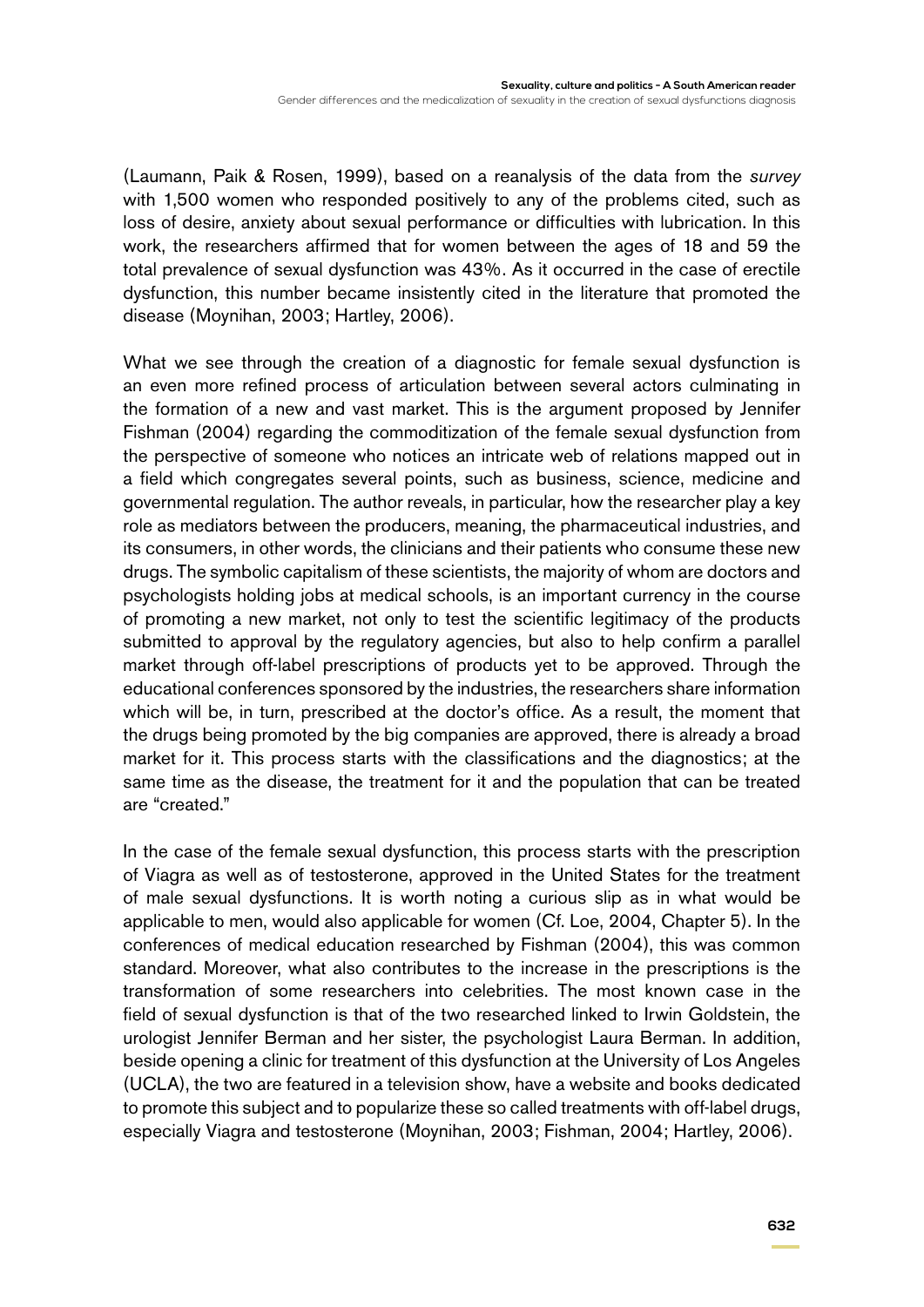Gender differences and the medicalization of sexuality in the creation of sexual dysfunctions diagnosis

It is estimated that around one billion and seven hundred million dollars is spent yearly in the search for a market for the treatment of women's sexual problems. Several companies have invested in a series of products, starting with Viagra, tested in women by Pfizer between 1997 and 2004 when the laboratory admitted that clinical trials did not show satisfactory results. Comparatively, in the field of erectile dysfunction, the female sexuality seams to have made the work of the researchers harder because it has been more difficult to quantify female sexual response as well as to conduct trials of efficient pharmaceutical therapies (Moynihan, 2003; 2005). Currently the FDA has only approved one stimulant for the clitoris called EROS-CTD (Hartley, 2006). A new turning point in the history of the female sexual dysfunction is the investment from Procter & Gamble laboratory on a testosterone patch called Intrinsa and recommended for the treatment of hypoactive sexual desire disorder, which had not been approved by the FDA in the United States in 2004, but was approved for use in European Community in 2006 (European Medicines Agency, 2007). Intrinsa, and the fact that at least seven big pharmaceutical companies are testing products with testosterone for women indicates a change in the referential regarding the treatment of female sexual dysfunction disorder, and the focus shifted from problems with sexual arousal to be viewed as disorders associated with sexual desire. Hartley (2006:367) asks provocatively if women's problems have changed or if this transformation in the field reflects a strategy by the pharmaceutical industries to search a drug with some subcomponent that will correspond with the disorders in the DSM. The new tactics of promotion at work affirm that Viagra has failed women because female sexuality is much more complex than male's. Leaving aside the mechanisms or arousal, it would be necessary to resort to the "desire hormone," testosterone. As confirmed by medical literature, the Hypoactive Sexual Desire Disorder is a product of the Androgen Insufficiency Syndrome, which has justified the long and polemic history of hormonal replacement therapy for women. According to Hartley (Idem), it is interesting that, despite the known risks posed by these therapies, the fragility of the dada about the efficacy of treatments and, specially, the demonstration that there was no connection between low sex drive and low levels of testosterone, the pharmaceutical investments continued to increase as well as the number of clinicians that prescribed these drugs to women.

#### **IV**

The conclusion we arrive in analyzing the trajectory of the construction of male and female sexual dysfunction, beyond the general considerations regarding the complex process of medicalization of society, is that such trajectory is marked by gender stereotypes that are present in the preconceptions held by the researchers as far as what is re-transmitted to society during the stage of promotion of a new diagnostic and treatment. We notice the model of sexuality and also male identity widespread in the age of erectile dysfunction and Viagra centers on potency. Although, we have recently started to see discussions about male desire and even about the use of drugs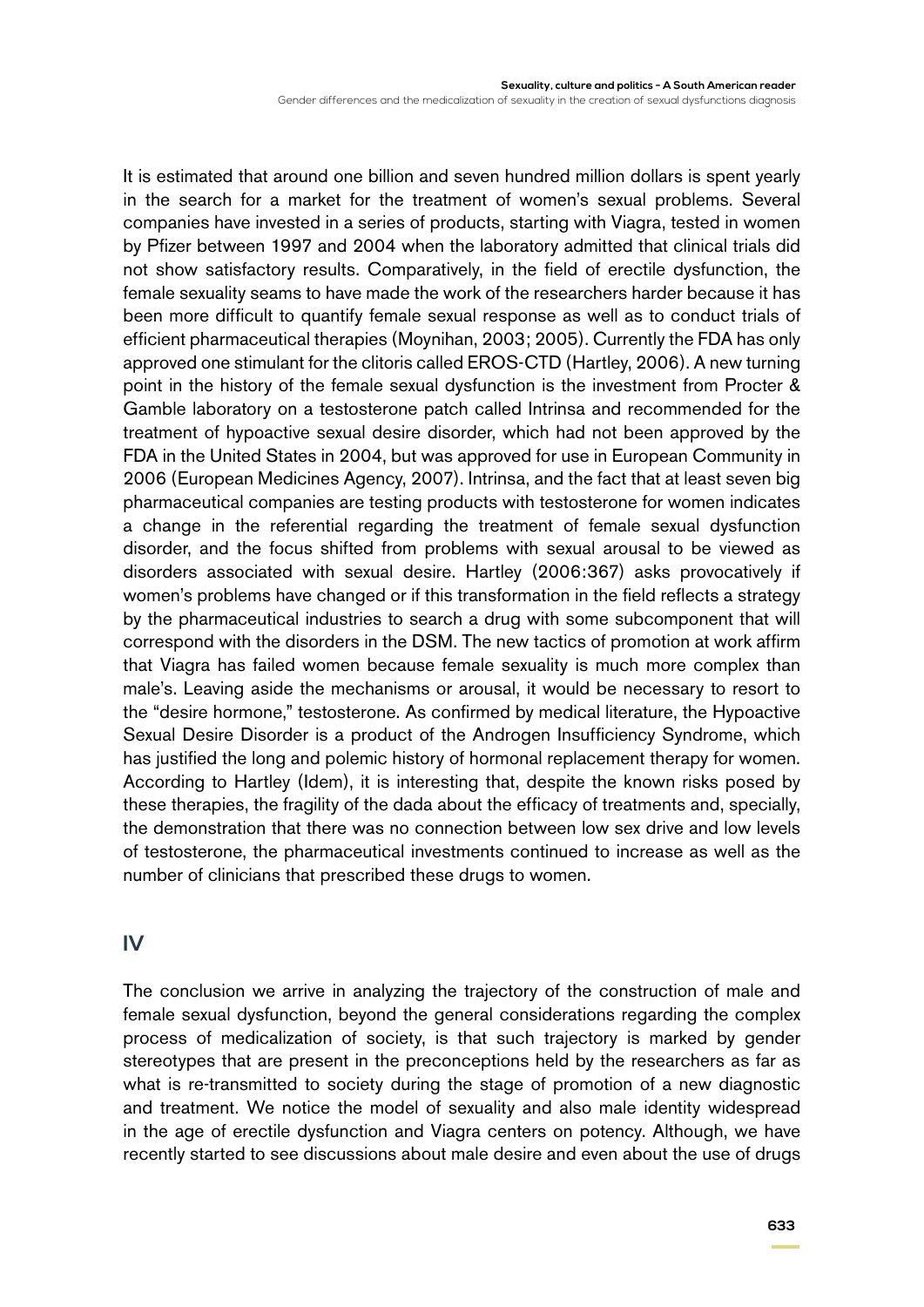to "treat" the dysfunction, what remains is a reduction of the sexual experience and of men's subjectivity to the anatomic and physiological erection norm, in the vast majority perceived in the context of heterosexual relations.

This centrality on the anatomic and physiological and consequently its circumscription to sexuality to its genital function guided the first pharmaceutical attempts in the treatment of female sexual dysfunction, illustrated above all by the use of Viagra. Here we see it clearly the reduction of female sexuality to the model conceived as male, in which arousal would be the central point. With the failure of this treatment, the attention goes back to the desire stage and the new hope to combat the hypoactive sexual desire in women is nothing more than testosterone, a hormone that since its discovery has been conceived as eminently male, in contrast with estrogen, seen as female (Oudshoorn, 1994). Therefore, in this new stage, in order to have a satisfactory sexuality women have to resort to what physically and symbolically represents a process of masculinization. Only by resembling the economy of a male body, can women get closer to the widespread sexual satisfaction. Finally, what we see is that women's sexuality is treated beyond reproduction; it seems to be a reduction, in different ways, of the female sexuality to a supposed male model.

It is interesting that we find the formation of groups posing resistance to the new medicalization of female sexuality in contrast to the absence of manifestations regarding the men's. This has to do with the "Campaign for a New View of Women's Sexual Problems," headed by Leonore Tiefer, who promotes a critical theory as an alternative to the medical model of sexual problems as well as a constant vigilance of the web of the professionals and the industries that promote new drugs to treat female sexual dysfunction (Tiefer, 2004; 2006b; Hartley, 2006; Moynihan, 2003). The campaign proposes a more constructionist approach and a politic of sexuality, alerting against defining a "normal" sexuality, and it also defends an alternative system of classification that takes into consideration the social, relational, psychological, medical and organic of diseases. Tiefer (2004:252) specially criticizes the false notion of the sexual equivalence between men and women, derived from early researches about sex that registered their similar physiological responses during sexual activity. Furthermore, it alerts that few researches encouraged women to describe their experiences from their point of view, which if it had been the case, it would have made the differences evident. Women, for example, would not make a distinction between desire and arousal, as expressed in the Masters and Johnson; they would be less used to physical arousal and more subjective and their complaints more focused on "difficulties" not present in the DSM.

Despite the critical relevance of the aspects raised by Tiefer and by the "Campaign for a New View," a question remains. The doubt is if the new model proposed does not end up reifying certain gender norms. The idea that female sexuality is more complex, that women are more permeable to the subjective and emotional aspects, that physical arousal is secondary, may be once more reinforcing a certain image of femininity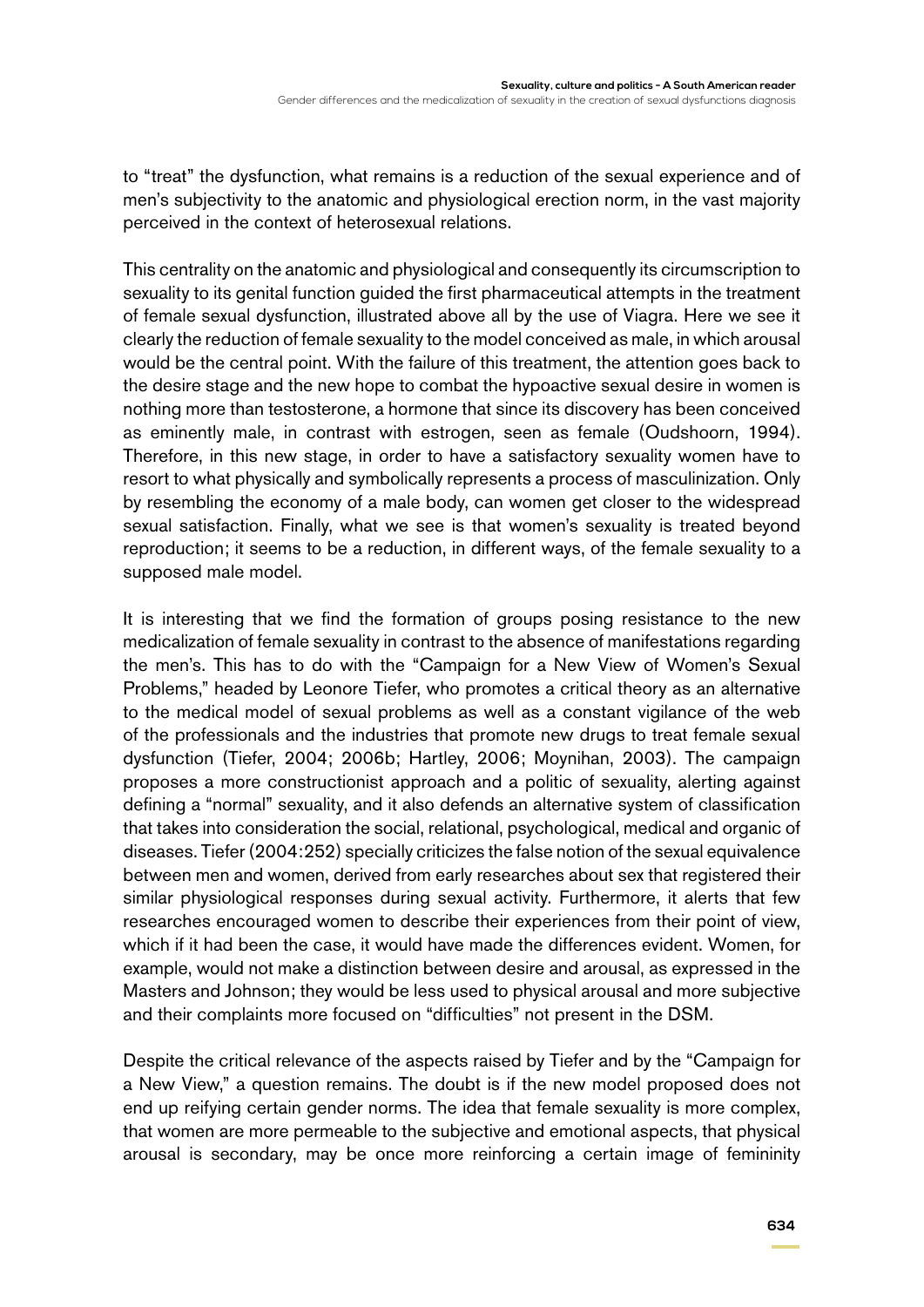associated with representations inherited from at least the XX century, of a radical contrast between genders that conceals broader political tensions.

In closing, it is important to say that the literature analyzed has worked expansively on the milestones of investigation of the process of medicalization of society and of sexuality. It is an important collection of articles that calls the attention to the dimension of gender in the determination of medical and cultural produced models. There is also an increasing investment in a critique of the movement of construction of new sexual norms based on the compulsory notion of an enhanced performance. The challenge that remains is how to exactly articulate these three dimensions which, together, will enable a deeper understanding of this new era of discourse and practice that have been constituted around sex.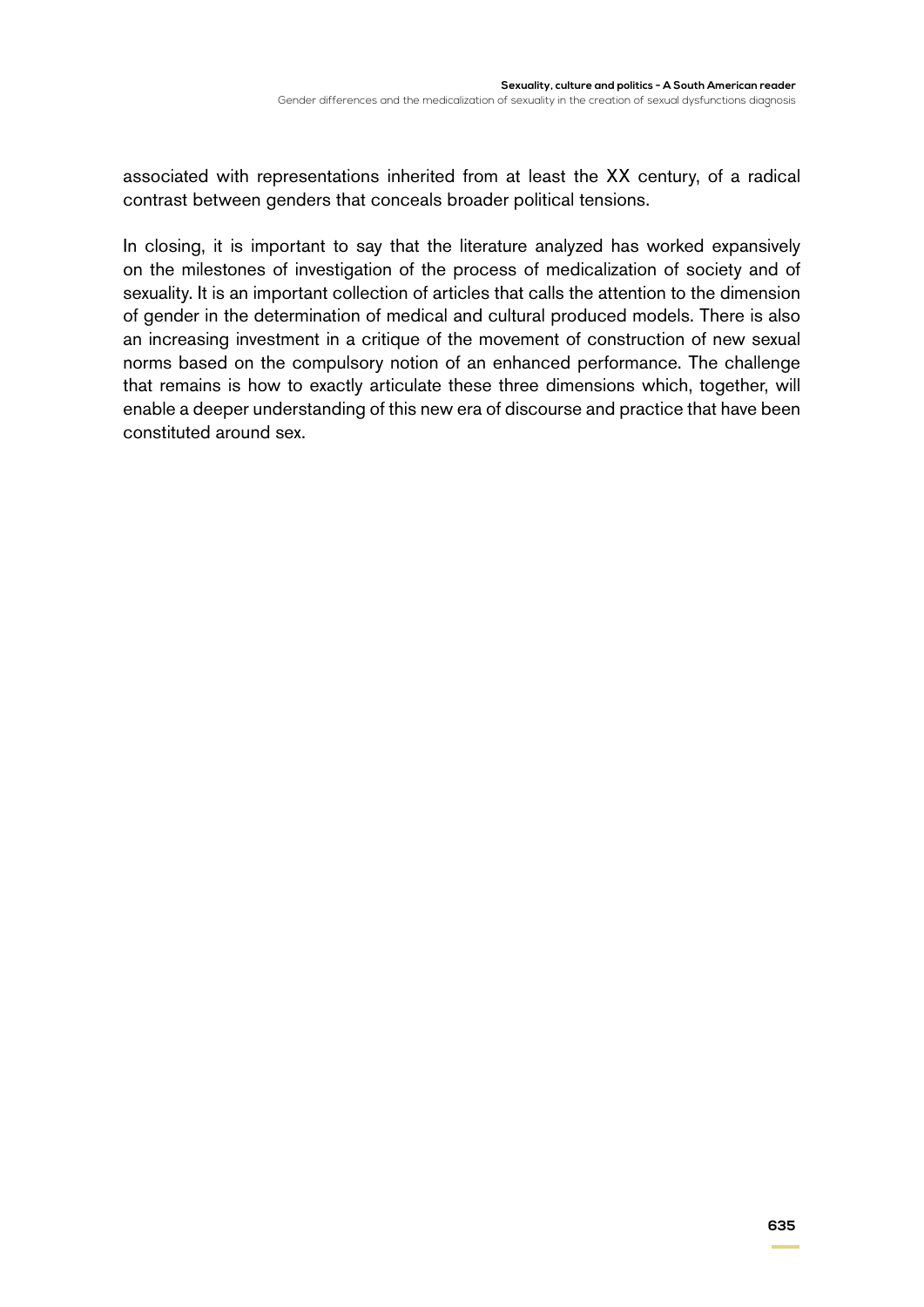#### **References**

BÉJIN, A. 1987a. "Crespúsculo dos psicanalistas, manhã dos sexólogos". In: ARIÈS, P & A. BÉJIN (Eds.). *Sexualidades ocidentais*. São Paulo, Brasilense. P. 210-235.

\_\_\_\_\_\_. 1987b. "O poder dos sexólogos e a democracia sexual". In: ARIÈS, P & A. BÉJIN (Eds.). *Sexualidades ocidentais*. São Paulo, Brasilense. P. 236-254.

BLEIER, R. 1997. *Science and Gender – A Critique of Biology and its Theories on Women*. S.F., Teachers College Press.

BOZON, M. 2002. *Sociologie da la sexualié.* Paris, Nathan.

BULLOUGH, V. 1994. *Science in the Bedroom*. New York, Basicbooks.

CONRAD, P. 1992. "Medicalization and Social Control." *Annual Review of Sociology*, n. 18, p. 209- 232.

EUROPEAN MEDICINES AGENCY. 2007. *Relatório europeu de avaliação pública: Intrinsica*. Disponível em: www.emea.europa.eu. Acesso em: 9 abr. 2007.

FAUSTO-STERLING, A. 2000. *Sexing the Body: Gender Politics and the Construction of Sexuality*. New York, Basic Books.

FELDMAN, H. A., I. GOLDSTEIN, D. HATZICHRISTOU, R. KRANE & J. MICKINLAY. 1994. "Impotence and its Medical and Psychosocial Correlates: Results of the Massachusetts Male Ageing Study." *Journal of Urology*, n. 151, p. 54-61.

FISHMAN, J. R. 2004. "Manufacturing Desire: The Commodification of Female Sexual Dysfunction." *Social Studies of Science*, v. 34, n. 2, p. 187-218.

FOUCAULT, M. 1988. *História da sexualidade I: A vontade de saber*. Rio de Janeiro: Graal.

GIAMI, A. 2002. "Sexual Health: The Emergence, Develepment, and Diversity of a Concept." *Annual Review of Sex Research*, n. XIII, p. 1-35.

\_\_\_\_\_\_. 2004. "De l'impuissance à la dysfonction éretile: destins de la médicalization de la sexualité". In: FASSIN, D. & D. MEMMI (Eds.). *Le gouvernement des corps*. Paris, Éditions EHESS, p. 77-108.

GIAMI, A & B. SPENCER. 2004. "Les objets techniques de la sexualité et l'organisation des rapports de genre dans l'activité sexuelle: contraceptifs oraux, préservatifs et traitement des troubles sexuels". *Révue Epidemiologique de Santé Publique*, n. 52, p. 377-387.

GIDDENS, A. 1993. *A transformação da intimidade: sexualidade, amor e erotismo nas sociedades modernas*. São Paulo, Ed. da UNESP.

GRACE, V., A. POTTS, N. GAVEY & T. VARES. 2006. "The Discursive Condition of Viagra." *Sexualities*, v. 9, n. 3, p. 295-314.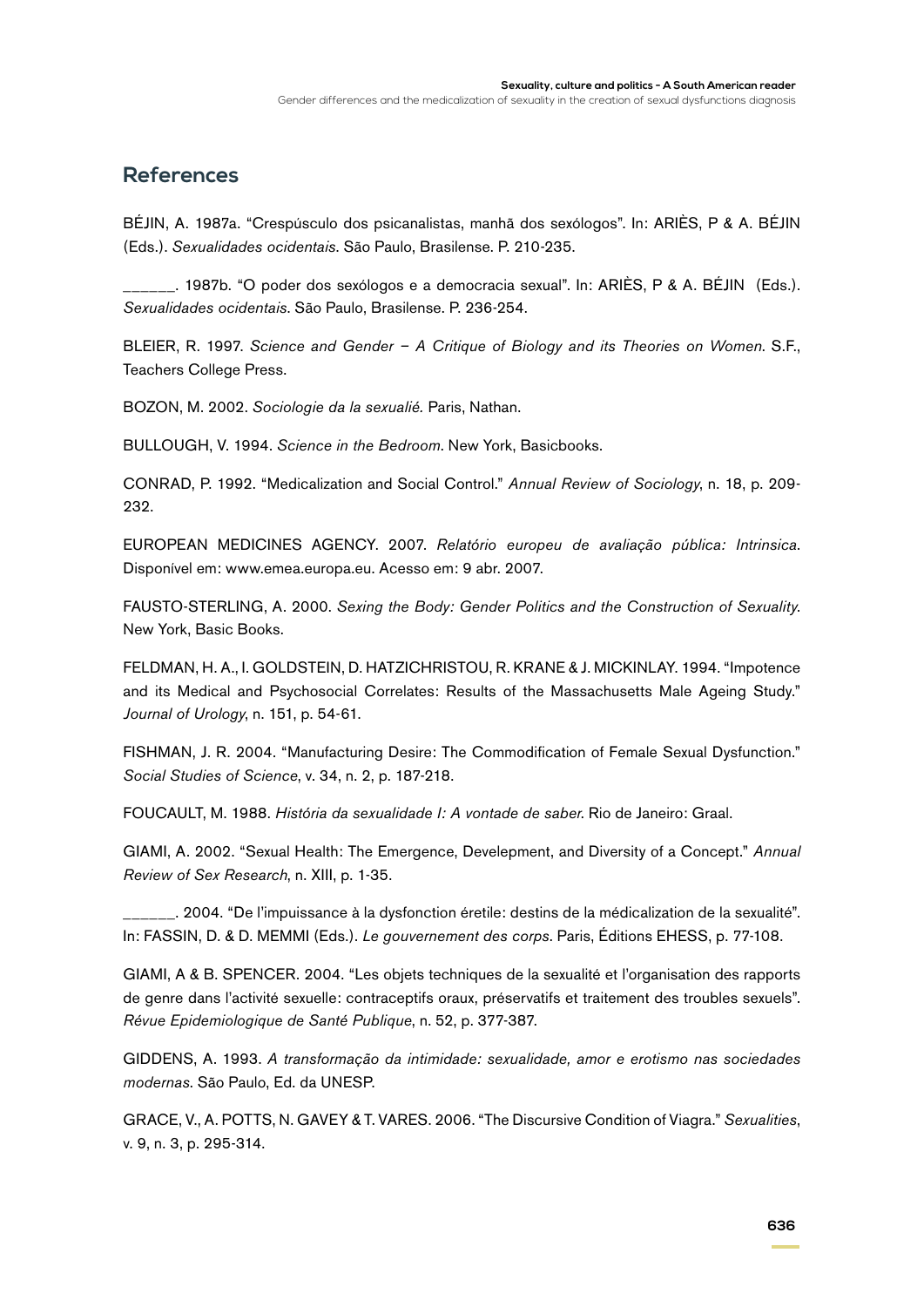GRONEMAN, C. 2001. *Ninfomania: história*. Rio de Janeiro, Imago.

HARDING, S. 1986. *The Science Question in Feminism*. Ithaca and London, Cornell University Press.

HARTLEY, H. 2006. "The 'Pinking' of Viagra Culture: Drug Industry Efforts to Create and Repackage Sex Drugs for Women." *Sexualities*, v. 9, n. 3, p. 363-378.

HUBBARD, R. 1990. *The Politics of Women's Biology*. New Brunswick, NJ, Rutgers University Press.

IRVINE, J. 2005. *Disorders of Desire: Sexuality and Gender in Modern American Sexology*. Philadelphia, Temple University Press.

JORDANOVA, L. 1989. *Sexual Visions: Images of Gender in Science and Medicine between the Eighteenth and Twentieth Centuries*. Madison, WI, The University of Wisconsin Press.

LAQUEUR, T. 1992. *Making Sex: Body and Gender from the Greeks to Freud*. Cambridge, Harvard University Press.

LAUMANN, E., A. PAIK, & R. ROSEN. 1999. "Sexual Dysfunction in the United States: Prevalence and Predictors." *Journal of the American Medical Association*, v. 281, n. 6, p. 537-544.

LEXCHIN, J. 2006. "Bigger and Better: How Pfizer Redefined Erectile Dysfunction." *Plosmedicine*, v. 3, n. 4, p. 1-4.

LOE, M. 2001. "Fixing Broken Masculinity: Viagra as a Technology for the Production of Gender and Sexuality." *Sexuality and Culture*, v. 5, n. 3, p. 97-125.

\_\_\_\_\_\_. 2004. *The Rise of Viagra: How the Little Bleu Pill Changed Sex in America*. New York, New York University Press.

MARSHALL, B. 2006. "The New Virility: Viagra, Male Aging and Sexual Function." *Sexualities*, v. 9, n. 3, p. 345-362.

MARSHALL, B & S. KATZ. 2002. "Forever Functional: Sexual Fitness and the Ageing Male Body." *Body and Society*, v. 8, n. 43, p. 43-70.

MOSCUSCCI, O. 1996. *The Science of Woman: Gynaecology and Gender in England (1800-1929)*. Cambridge, Cambridge University Press.

MOYNIHAN, R. 2003. "The Making of a Disease: Female Sexual Dysfunction." *British Medical Journal*, v. 326, n. 4, p. 45-47.

\_\_\_\_\_\_. 2005. "The Marketing of a Disease: Female Sexual Dysfunction." *British Medical Journal*, n. 330, p. 192-194.

OUDSHOORN, N. 1994. *Beyond the Natural Body: An Archeology of Sex Hormones*. London: Routledge.

POTTS, A. & L. TIEFER. 2006 . "Introduction." *Sexualities*, v. 9, n. 3, p. 267-272.